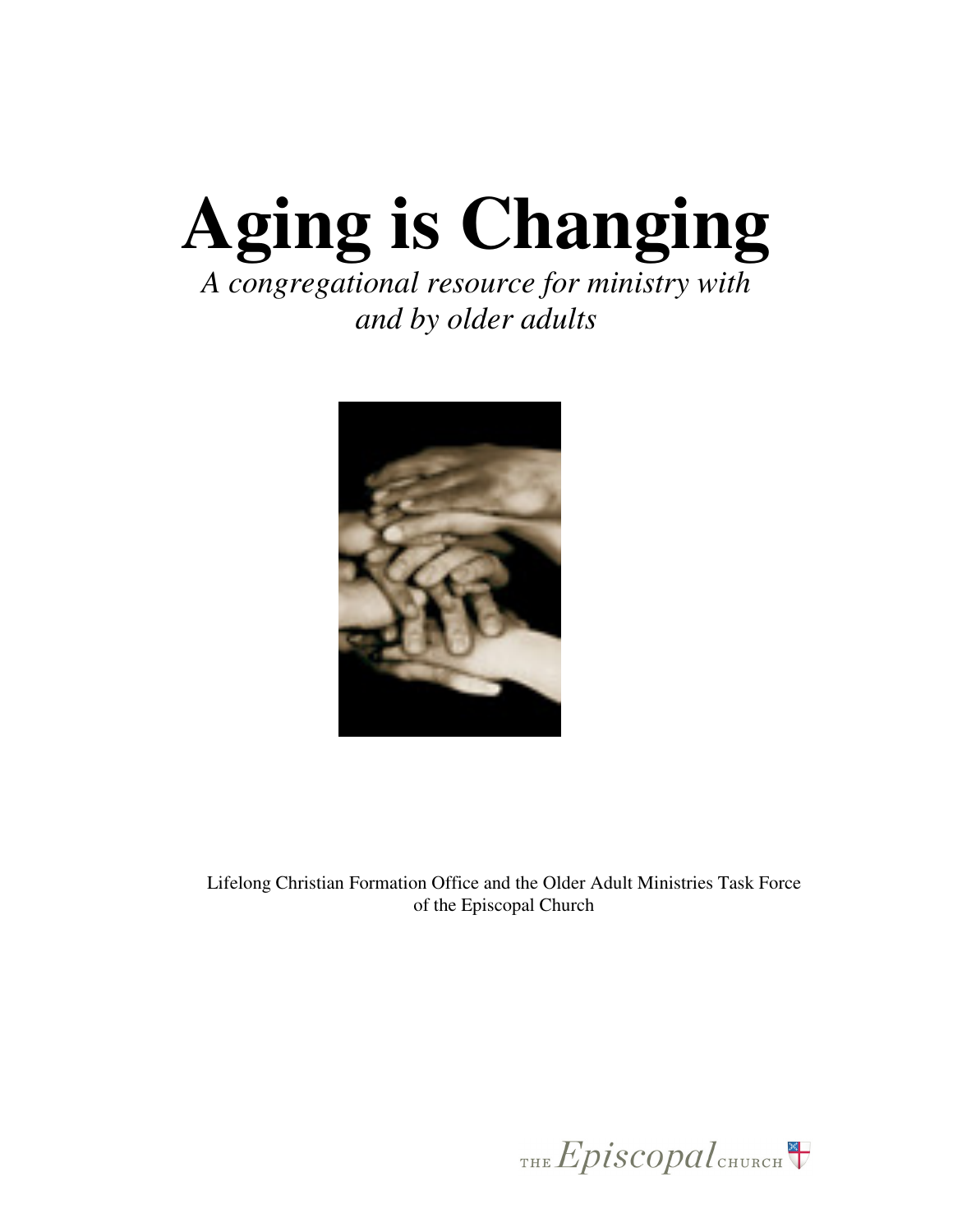## Contents

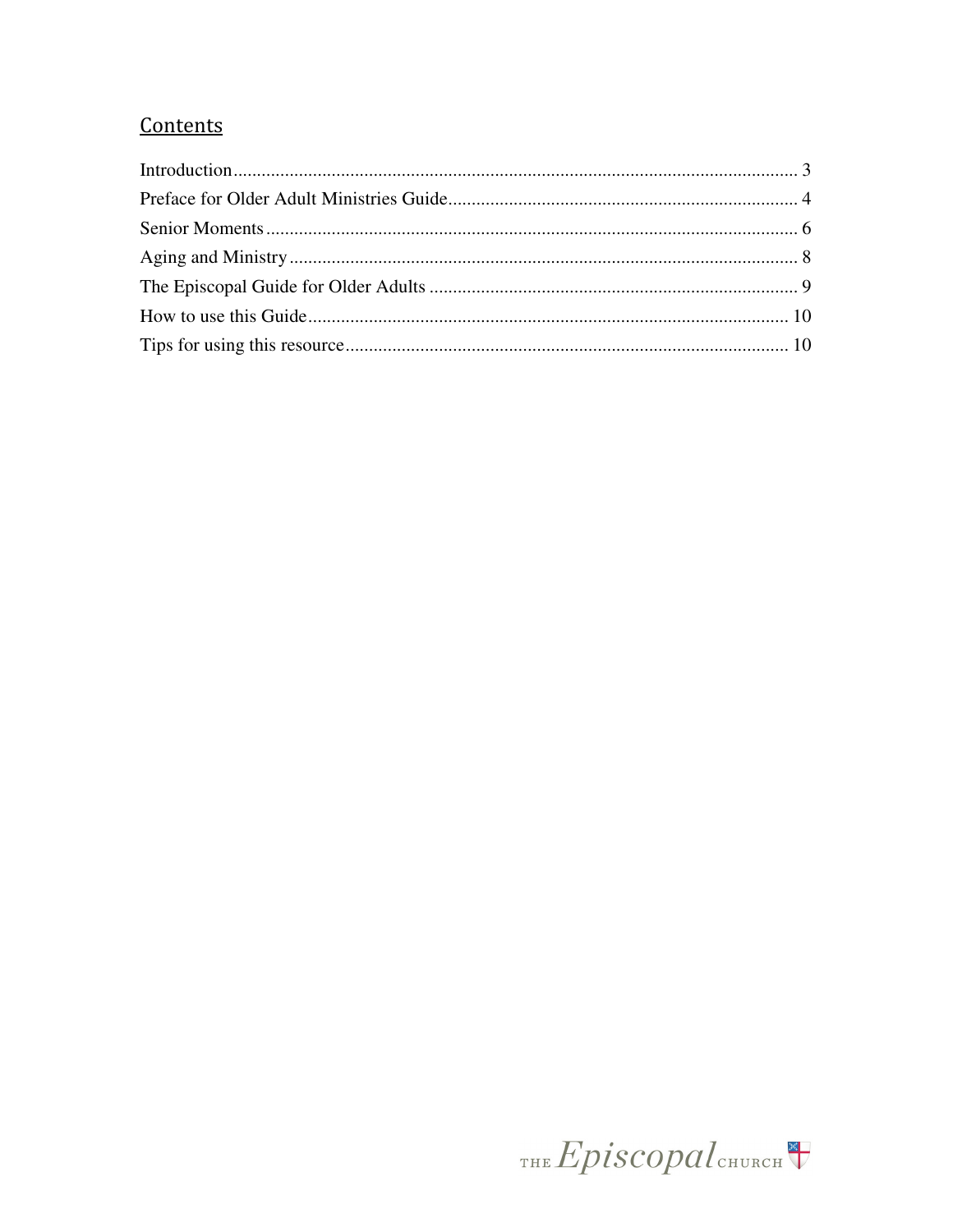### **Introduction**

According to statistics, the "baby boomer" generation is becoming the largest older adult population in world history. Our older adults are living longer and want to maintain their active and productive lives. In particular, Episcopalians tend to be older than the general population. About 30 percent of Episcopal members are age 65+, and they range from very active to homebound members.

With this in mind, we created this resource to help clergy and lay leaders identify issues of older adults, their families, and caregivers to highlight existing program ideas that others might replicate in program development, and to identify local, state and national resources that might be helpful.

This resource is aimed at changing the perception that older adults become less useful as they age. It highlights the potential of this generation and signals us to remember that as Christians, we are called by God to "The Five Marks of Mission":

- To *proclaim* the Good News of the Kingdom
- To *teach, baptize, and nurture* new believers
- To *respond* to human need by loving service
- To *seek to transform* unjust structures of society
- To *strive to safeguard* the integrity of creation and sustain and renew the life of the earth.

I'm reminded of something my friend Betsy said when she was 75 years old. She said a group of her peers were complaining that they were tired and that it was time for the younger generation to do the work of the church. Betsy responded, "I don't know about you, but there is no expiration on my Baptismal Certificate." Betsy has since passed away, but she was a wise and prophetic voice in the church.

We hope you use this resource to enhance your Older Adult Ministries or start one and ensure the involvement of the older members of the body of Christ. Think of it as a living document filled with personal stories, referral information for caregivers and examples of successful programming that can be replicated in your parish because Christian formation IS lifelong.

Thank you to those who helped to make this resource possible.

Buth- Cena Collins

Ruth-Ann Collins Lifelong Christian Formation Officer

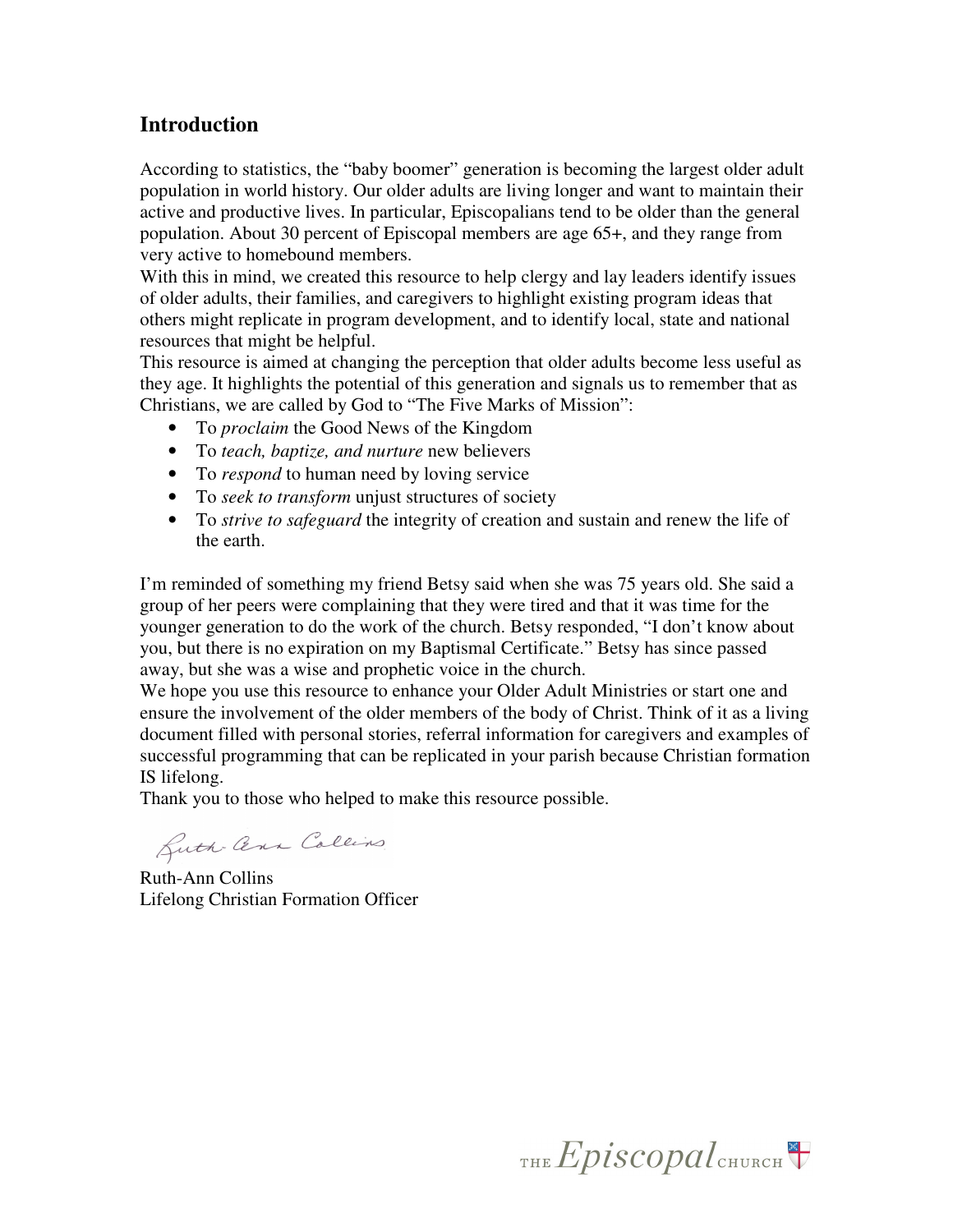## Preface for Older Adult Ministries Guide

#### *By The Rt. Rev. Rayford B. High, Jr.*

It should come as no surprise to us that our population is aging. Presently, there are more people age 65 and older living in the U.S. than the total population of Canada, and by 2030, there will be about 72.1 million older persons living in the U.S.

The oldest Baby Boomers are reaching 65 years this year. Every day, for the next 19 years, about 10,000 more will join this throng. By numbers alone, this group will redefine old age in America. However, many Boomers are in good health and feel younger than their years. Recent economic changes have cut short retirement plans or decimated retirement income.

The Charter for Lifelong Formation, adopted by General Convention 2009, calls for the church to invite, inform and inspire Christians their whole life-long.

I was rector of a larger downtown parish and proposed to the vestry to undertake the Meals on Wheels ministry, using our own kitchen and parish volunteers to cook and deliver three meals a week for 15-25 people, 52 weeks a year. Most of the volunteers were our older members! They were overjoyed to have a ministry opportunity they could do.

More often than not, they would look at the proposed menus and say, "Well, that doesn't look too tasty so why don't we add some of this and some of that," and one would say, "I'll go home and get some of this to add to the food." They were creative in the kitchen, had fun and felt they were a small part of God's plan to do God's will. They were given an opportunity to serve and serve they did!

Older adults have wisdom, history, gifts to offer and "The Story" as it has played out in their lives. We cannot afford to lose this treasure. How can we find meaningful ways for our older adults to live as faithful disciples through liturgy, study, service, witness and community without being burdened with institutional maintenance tasks that can turn church into yet another demand? How can we make ministry of and for this population easy?

Older adults may not like meetings at night. They may not be able to drive at night or are afraid of going home alone. They many need larger print, better lighting and enhanced audio quality. They may live far from families and grandchildren and may welcome the opportunity to be with a spread of ages.

Older adults can take responsibility for their own learning and want their life experiences to be valued and integrated into this learning. Frailer older adults may not be able to be

THE  $Epis copal$ <sub>CHURCH</sub>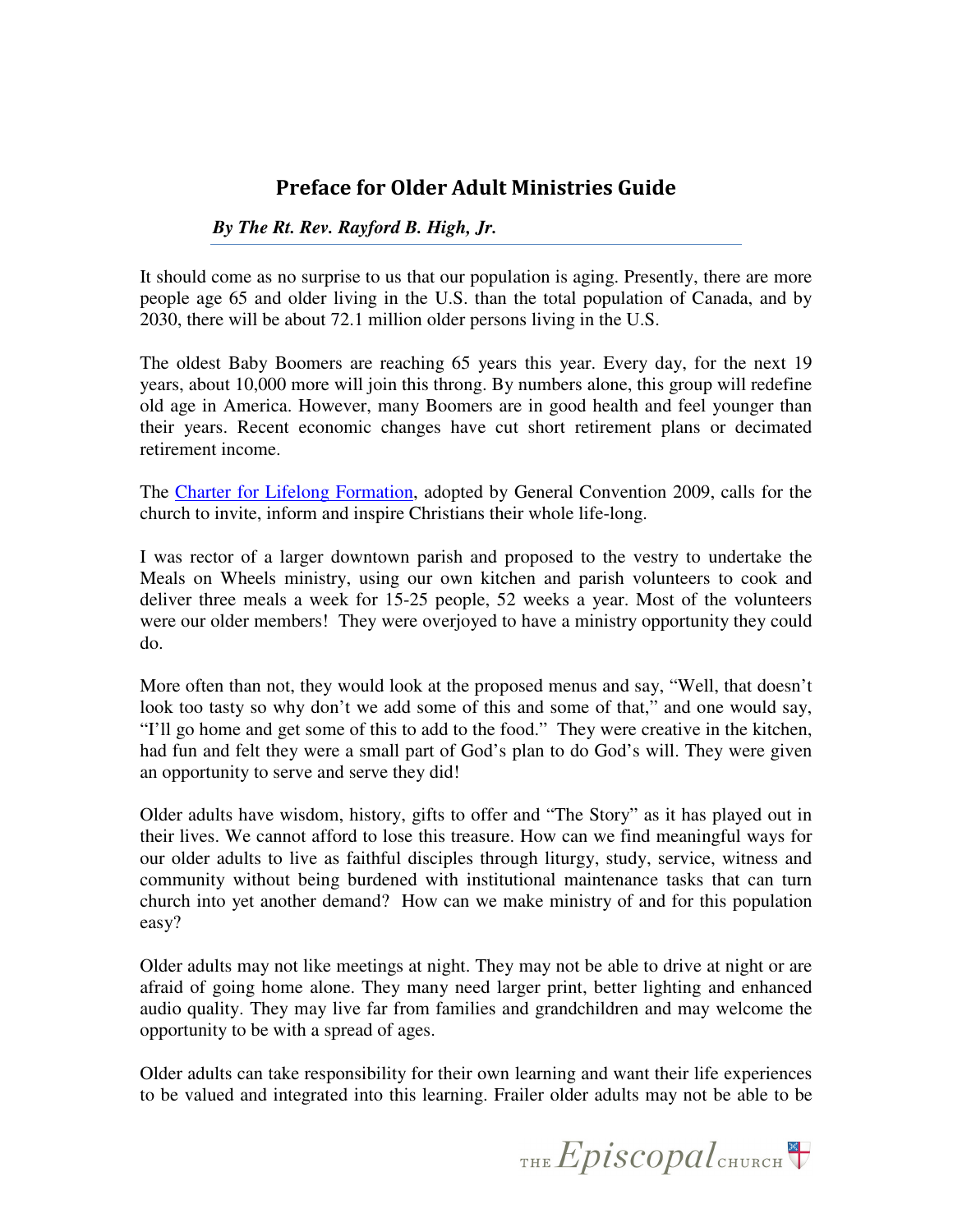active participants in their congregations, but they do have a continuing need, and responsibility to learn and to teach.

Older adults have different levels of faith formation just as other ages do. It is wonderful that these new resources take this fact into consideration.

Let us be open to the Holy Spirit to lead us in ministry and not be afraid of where this may take us. Let us not be afraid to ask older members to take on a servant ministry. Let us find ways to encourage them and give them the opportunity to share their stories with the entire congregation. Let us seize the moment to reach out and explore, with our older members, ways to continue our life-long learning and faith development pilgrimage.

We promise at every Baptism we attend that we will continue in fellowship, the Eucharist, teaching and learning, seeing Christ in others, forgiving others and spreading the good news. St. Paul reminds us in I Corinthians 12 of the variety of gifts God has bestowed on each of us for ministry. And at our Baptism and Confirmation we have been empowered to serve Christ and his people, using these gifts. There is no age limit on these promises.

This group of Disciples is an invaluable resource in Christ's ministry. I urge you to invite, ask and encourage our older sisters and brothers into ministry, and I'll bet you will be surprised and overjoyed.

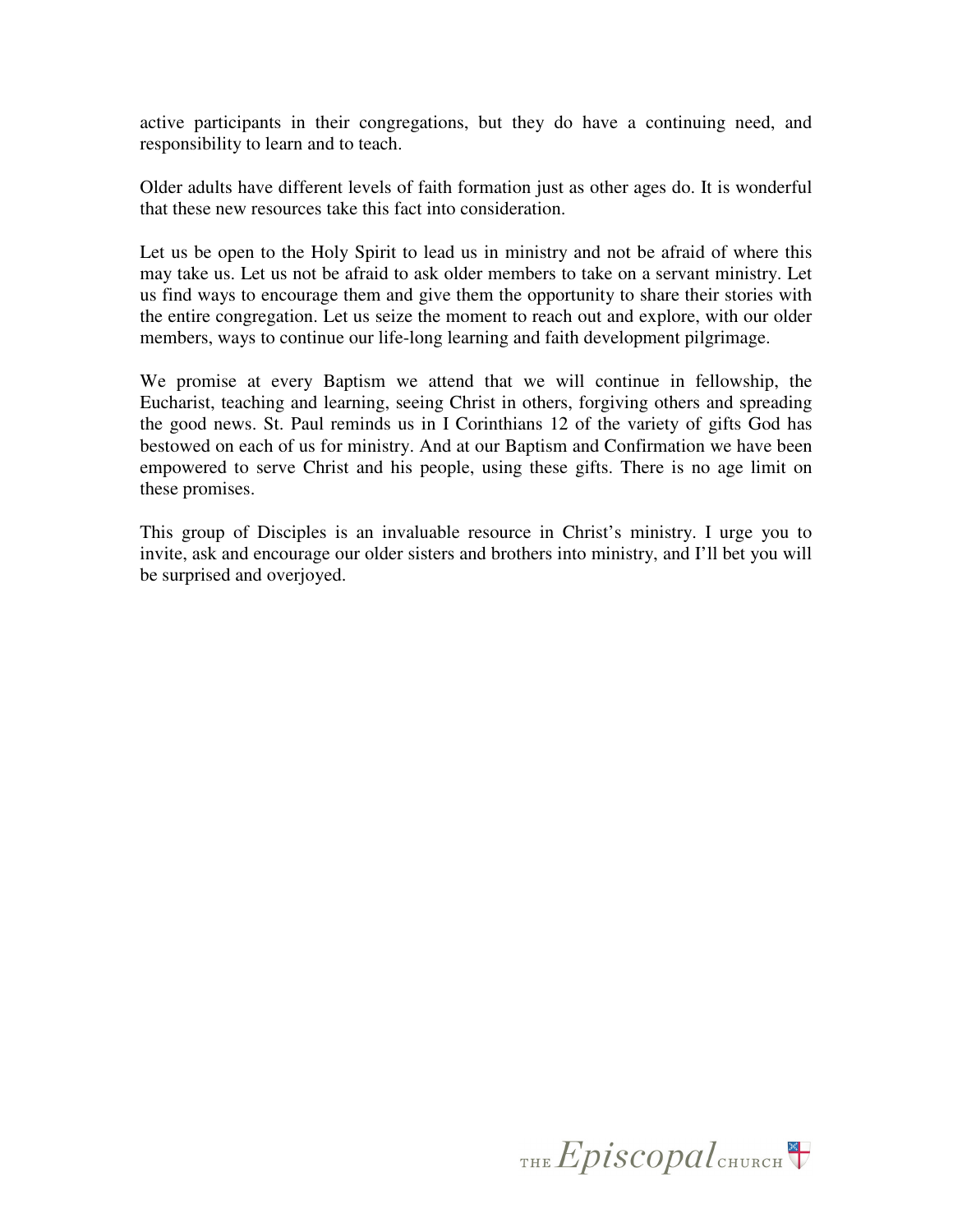## Senior Moments

#### *By Barbara Crafton*

There's the waking up in the night, of course.

And the aches and pains, about which it is so tempting to go on and on, as if they were as interesting to other people as they are to us; which they are not.

And there is the increasing bewilderment at the ways of people younger than us -- their music, their taste in television shows, the things they can do with computers and smart phones and probably other devices of which we have not yet heard. When we talk about them with others in our age group, we sound like our parents used to sound when they talked about us.

When somebody our age dies, people are saddened. But they are no longer horrified. Death is no longer a burglar, an unnatural intruder snatching us away from the prime of our lives. "Oh, it's you," we say wearily, unsurprised when we catch a glimpse of him standing silently in the corner of a room. Death never answers, though. He just stands in the corner and waits.

We meet a friend in the street. An old friend, someone we haven't seen in a long time, but certainly someone we know. We know we know him. His name, though --- what is his name? And from which avenue of life do we know him? We stand and talk for a few minutes. His name and place in our history surfaces, and we relax. Or it doesn't, and the conversation ends with a friendly farewell. We walk on alone, cheered by the encounter. But still -- who was that? I know I know him.

And then there is the little matter of our independence. Your children adopt you, my friend Anna used to say, before Alzheimer's stole away that sly intelligence we all cherished. Our first hint of this comes when we realize that they don't think we know how to take care of babies. It's all changed now -- the things we were cautioned never to do with our children have all become de rigueur, and the ones to which we were most faithful have fallen out of use. They lay out elaborate instructions for us when we babysit. We roll our eyes, but follow them to the letter.

Gradually, it becomes clear that they're not sure we know how to take care of ourselves very well, either. And here is the rub: a time will come when they are right. They may see things in us we dare not see in ourselves. But when will that happen, exactly? How will we know?

It might be well underway, and we just don't want to see it; eminently possible. They begin to assume a regulatory posture towards us, and we find it jarring.

THE Episcopal CHURCH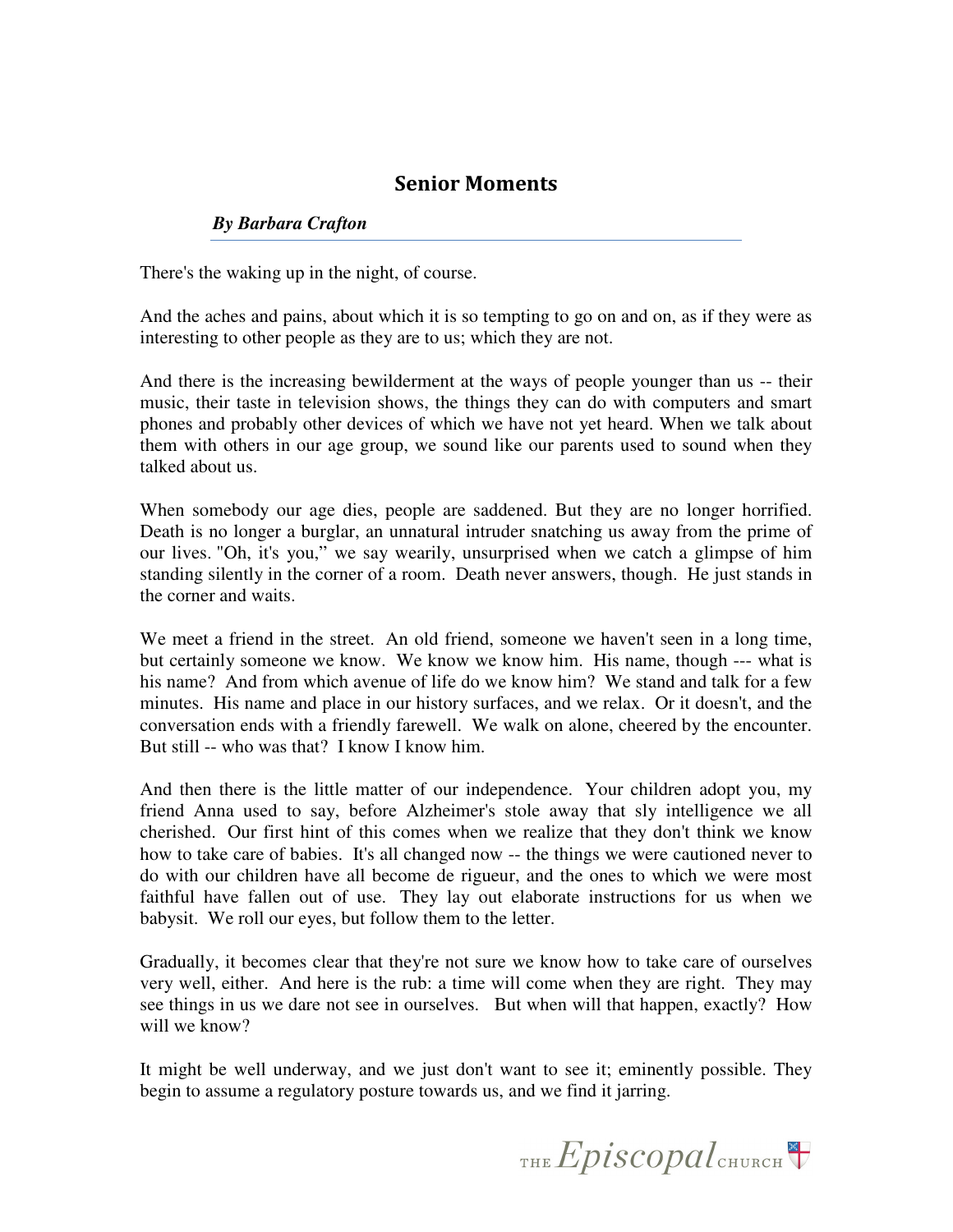I walk past the polished plate glass of a store window. It mirrors me as I pass. So we walk along together, my late mother and I, walk along together the length of the window, dressed alike, carrying the same handbag, stealing sidelong glances at each other as we walk. And then I leave her there in the glass, as I walk on, thinking as I go that I seem to have become her.

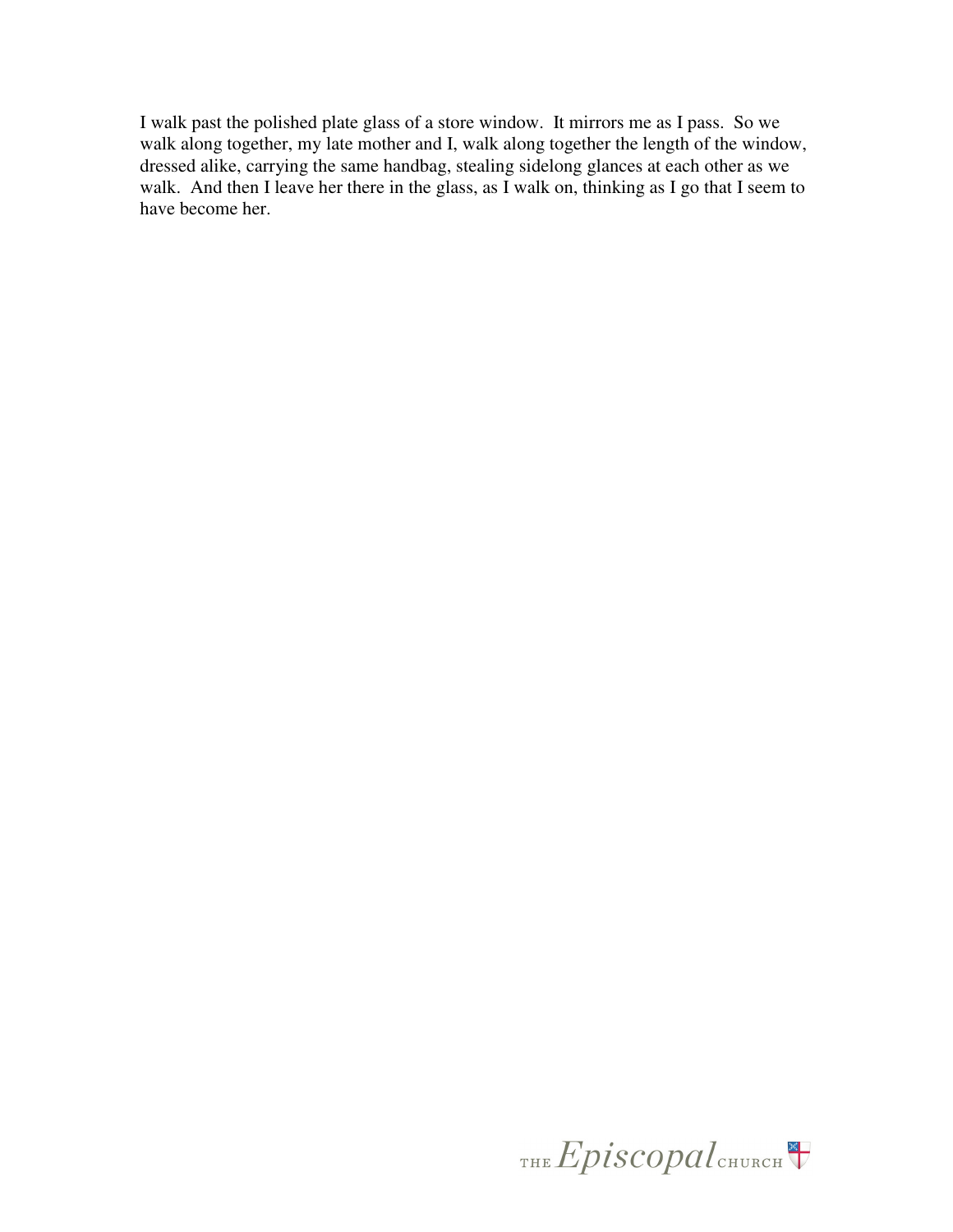## Aging and Ministry

#### *Melody Marshall, PhD, ARNP*

There are at least three things I believe about ministry. First, a ministry is God's, not ours. We do not own what we do in God's name. God does. Ministry is God's work with our hands.

Second, ministry evolves over time. We do not suddenly find ourselves in full ministry overnight. Ministry has a beginning, many times small but, over time and as we age, often blossoms gradually into a significant offering to God.

It is in creating our spiritual biography, that we may trace the development of our ministry as we age. For me it began with Sunday school kindergarten when our teacher, Mrs. Williams, would ask each of us to answer in turn, "What did you do to help your mother this week?" So simple and yet for me, although I did not recognize it at the time, this was the beginning of the concept of ministry. Over the years I have been involved in a number of ministries. While these ministries have been, and some continue to be important to me, spiritually none have touched me as much as the Downtown Ministry, the one in which I feel currently called.

Third, it is not always necessary to search for a ministry. Ministry often finds you. You only need to be open to opportunities that present themselves that may become ministry.

Four years ago our rector asked me and another parishioner to develop and coordinate a ministry to assist homeless and working poor who came into our downtown parish each day with a variety of needs. Today, this Downtown Ministry helps more than 1,000 guests each year with obtaining birth certificates, IDs, prescription medications, and other needs of particular significance.

The Downtown Ministry is a "natural" for me as a nurse practitioner with a community health and primary care background. I feel that this ministry is my calling because of my years of experience with the needy and less fortunate in our society, and is where God wants me to be at my age and at this time.

Maybe this will change. God may call me to another ministry as I continue to age. I pray that I hear, and am responsive to that call when it comes.

THE Episcopal CHURCH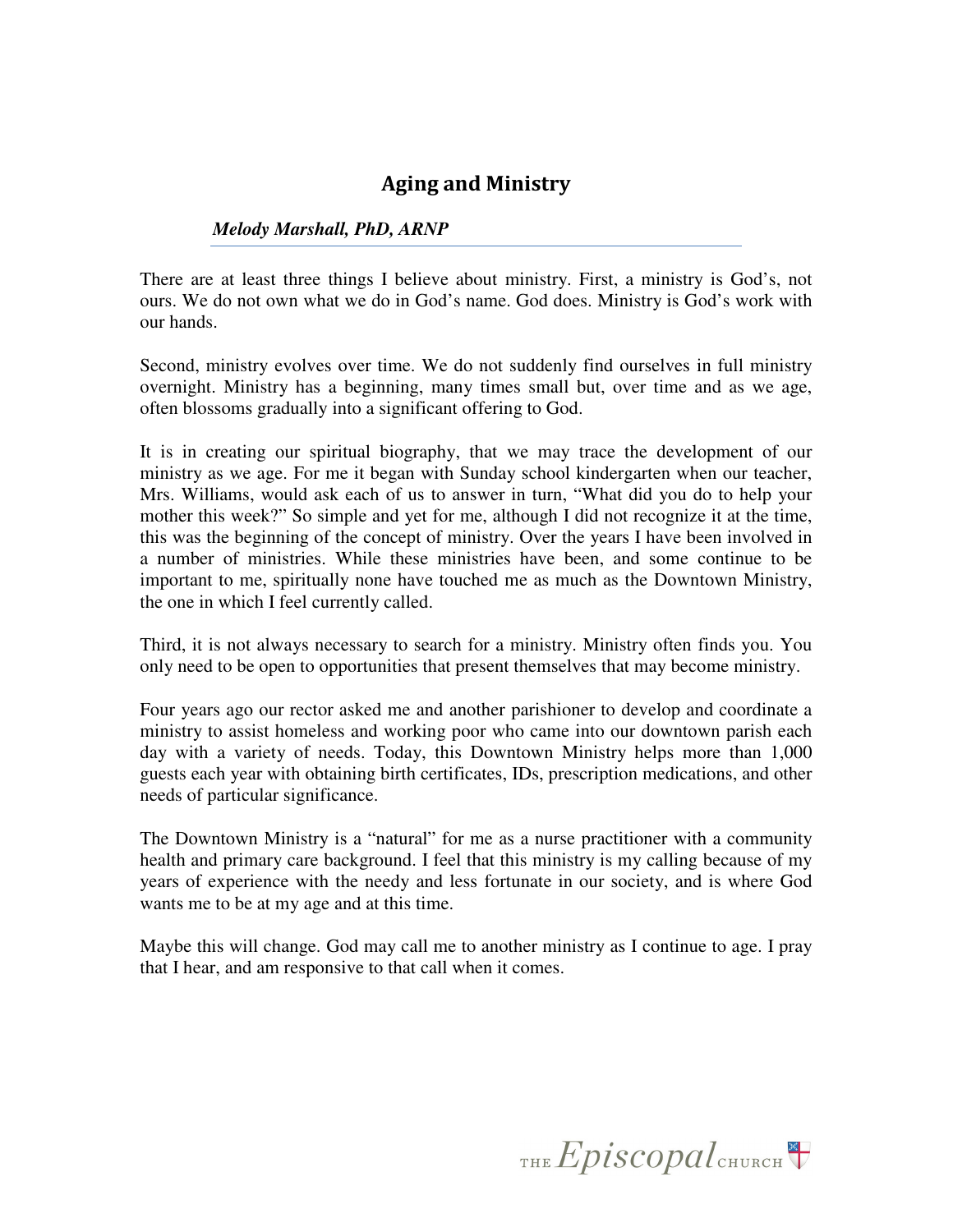## The Episcopal Guide for Older Adults

Older adult membership in the Episcopal Church is growing rapidly. Traditionally, the role of older people in congregations has been limited, either by choice or circumstance. Society has viewed older adults as a liability rather than an asset. Congregations have seen aging as a time of decline rather than a time to see the potential for a renewed ministry. However, many of the myths and stereotypes of aging and older persons are changing.

Today's demographics and insights are compelling for clergy and lay leaders to consider:

- Today over 13 percent of the U.S. population is age 65+.
- Every hour, about 330 "baby boomers" are turning 65 and by 2030, the 65+ age group will comprise 20 percent of the population.
- Within 10 years, the high risk age 85+ population will increase by 40%, exacerbating a crisis in care giving and a rise in adult abuse.
- For every reported incident of elder abuse, neglect, exploitation, or self-neglect, approximately five go unreported. In almost 90 percent of the elder abuse and neglect incidents with a known perpetrator, the perpetrator is a family member.
- Risk factors for suicide among the elderly include: a previous attempt, the presence of a mental illness or a physical illness, and social isolation (some studies have shown this is especially so in older males who are recently widowed).
- Episcopalians tend to be older than the general population. About 30 percent of Episcopal members are age 65+, and they range from very active to homebound members.
- A substantial percentage of leadership, gifts and services are provided by older parishioners, the fastest growing age group everywhere.
- The unprecedented rapid growth of the older adult population nationwide, and worldwide, and the resultant challenges to the social and economic system, demands responses from the church.

This Guide was created to keep a promise made to the  $76<sup>th</sup>$  General Convention as stated in Resolution D004 to help support the Older Adult Ministries Task Force. The task force's goals were "to determine programs currently being offered by congregations, dioceses and provinces, to establish a method of sharing this information; and to explore ways that the church can expand ministries by, with and for older adults and to explore how we might connect with one another in intergenerational opportunities."

THE  $Epis copal$ <sub>CHURCH</sub>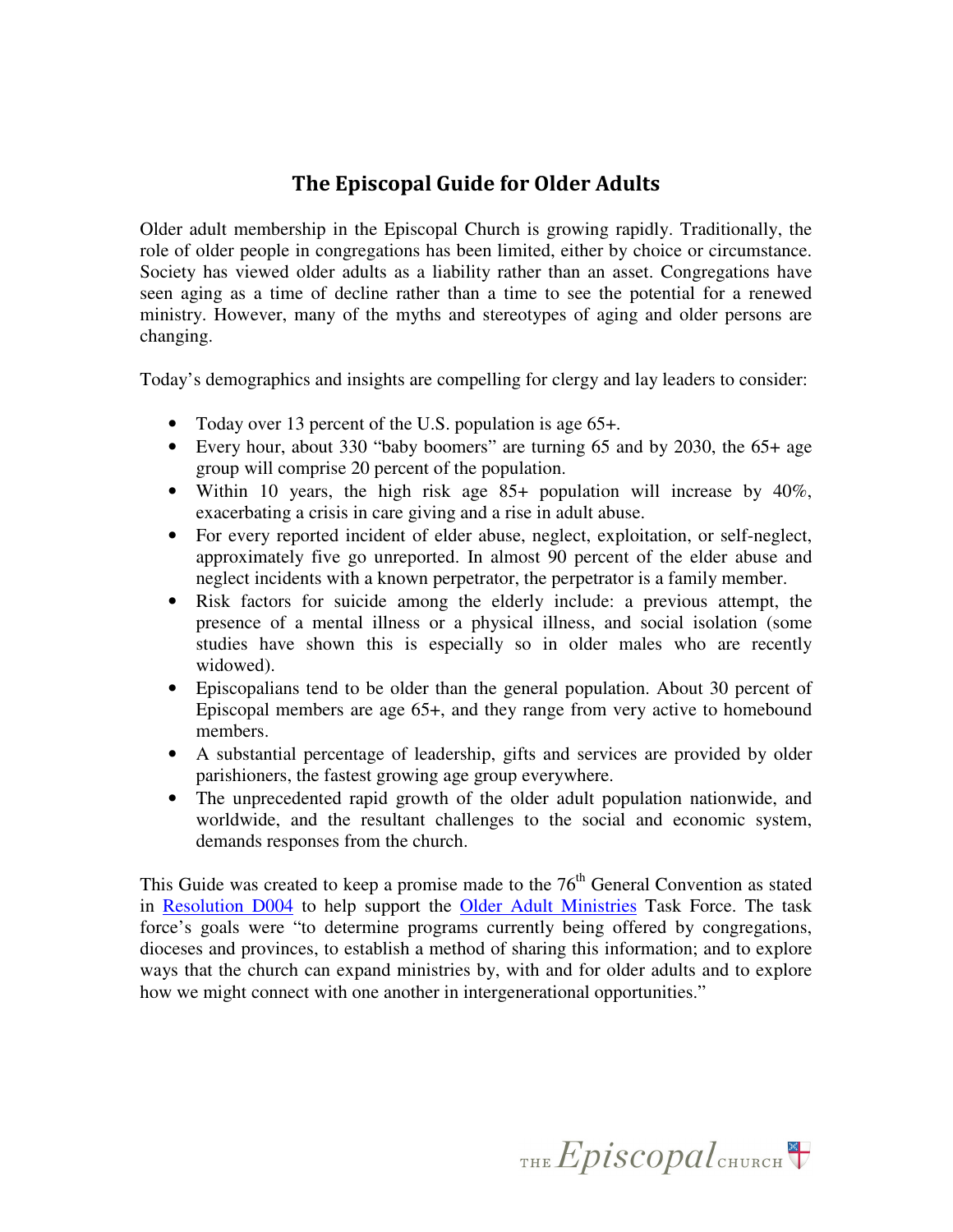## How to use this Guide

The Guide is meant to help clergy and lay leaders identify issues of older adults and their families, to highlight existing program ideas that others might replicate in program development, and to identify local, state and national resources that might be helpful. The purpose of the Older Adults Ministries Task Force (OAM) is:

To educate, to raise awareness about positive aging and quality of life issues, as well as to shed light on the hidden impacts of issues such as family care giving and elder abuse on the elderly and their families.

A goal of the Guide is to assist leaders in developing linkages within the Episcopal Church and to offer family and aging resources at the national, state and local levels, and to encourage OAM committees, parish by parish, diocese by diocese and province by province.

## Tips for using this resource

In addition to simply creating an electronic version of a written document, FOCUS and NEHM have tried to utilize the unique tools available in an electronic resource. For instance:

- 1. Throughout these sections you will find hyperlinks to web-based resources and referenced articles.
- 2. Each section features a Table of Contents. Clicking on any line in the Table of Contents will take you to that section.
- 3. Each document utilizes the 'Bookmarks' feature of PDF files. This means that a series of bookmarks have been created in the documents, much like a permanent Table of Contents in the sidebar. Clicking any of these sections will take you to that section of the document.
	- a. Be sure you have saved the document to your computer and open the document in Adobe Acrobat Reader. On the left, you will see an icon that looks like this:



b. Simply click the icon and you will open the Bookmarks menu that provides the ability to navigate the document regardless of which page you are currently viewing.

THE Episcopal CHURCH